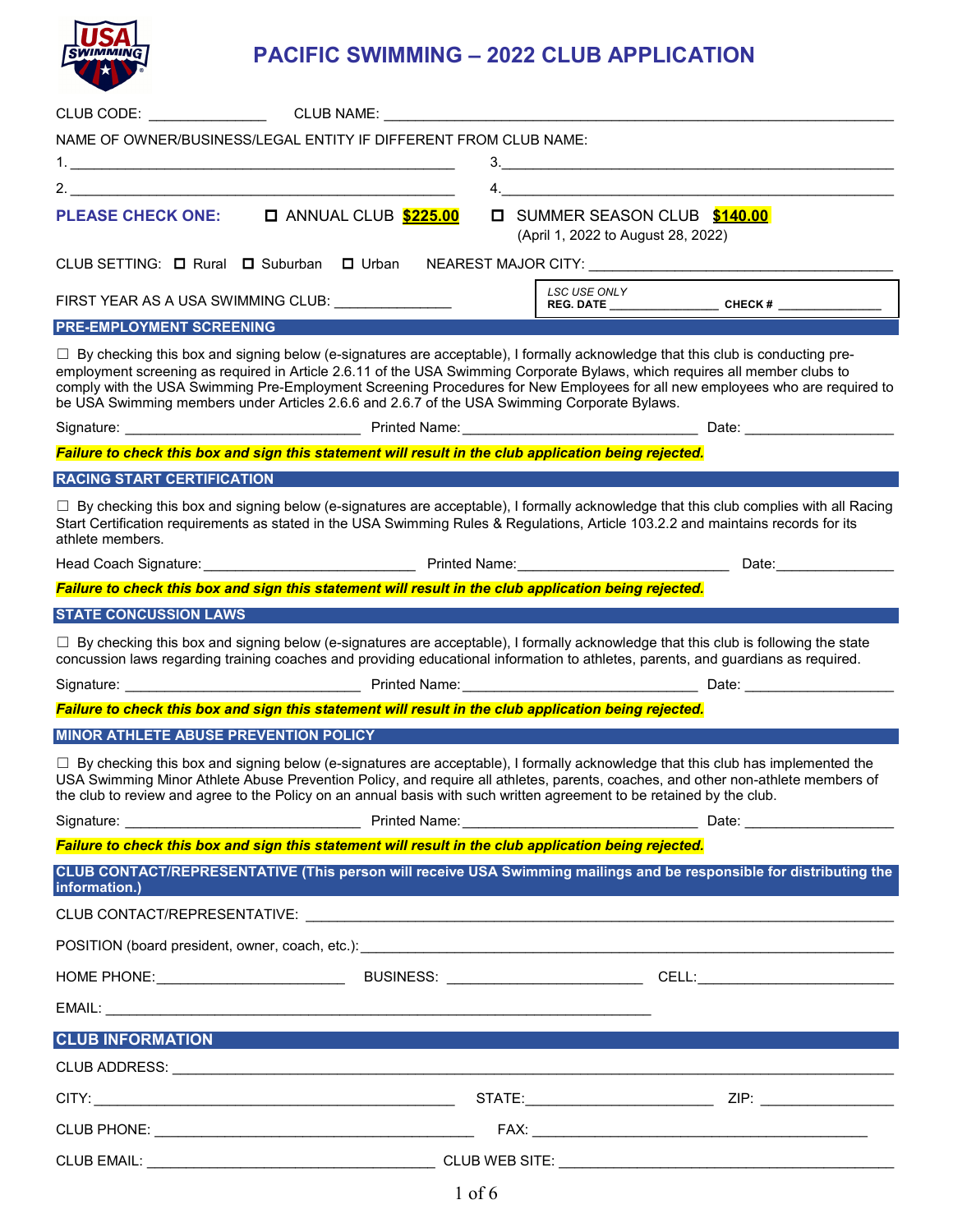| Team page of USA Swimming's website.) | FIND-A-CLUB CONTACT (To register as a club, a Find-a-Club Contact must be listed. Information will appear on the Find-A-                                               |  |
|---------------------------------------|------------------------------------------------------------------------------------------------------------------------------------------------------------------------|--|
|                                       |                                                                                                                                                                        |  |
|                                       |                                                                                                                                                                        |  |
|                                       | CLUB REGISTRAR (person who processes Athlete and Non-Athlete Registration for the Club)                                                                                |  |
|                                       |                                                                                                                                                                        |  |
|                                       |                                                                                                                                                                        |  |
|                                       |                                                                                                                                                                        |  |
|                                       |                                                                                                                                                                        |  |
|                                       |                                                                                                                                                                        |  |
|                                       |                                                                                                                                                                        |  |
| members of USA Swimming.              | ***Bylaw 2.6.6: All employees, including individuals serving on the board, of USA Swimming member clubs must be non-athlete                                            |  |
| <b>CLUB OPERATIONS</b><br>$\Box$ Yes  | ***CLUB HAS A BOARD OF DIRECTORS OR OTHER GOVERNING BODY RESPONSIBLE FOR DAY-TO-DAY OVERSIGHT OF<br>$\Box$ No. If no, please name second coach member in next section. |  |
| <b>CLUB PRESIDENT</b>                 |                                                                                                                                                                        |  |
|                                       |                                                                                                                                                                        |  |
|                                       |                                                                                                                                                                        |  |
|                                       |                                                                                                                                                                        |  |
|                                       |                                                                                                                                                                        |  |
|                                       |                                                                                                                                                                        |  |
| Add additional sheet if needed.       | If yes, please list the names (first, last) of board and/or governing body members (all must be non-athlete members in good standing):                                 |  |
|                                       |                                                                                                                                                                        |  |
|                                       |                                                                                                                                                                        |  |
|                                       |                                                                                                                                                                        |  |
|                                       |                                                                                                                                                                        |  |
|                                       |                                                                                                                                                                        |  |
|                                       |                                                                                                                                                                        |  |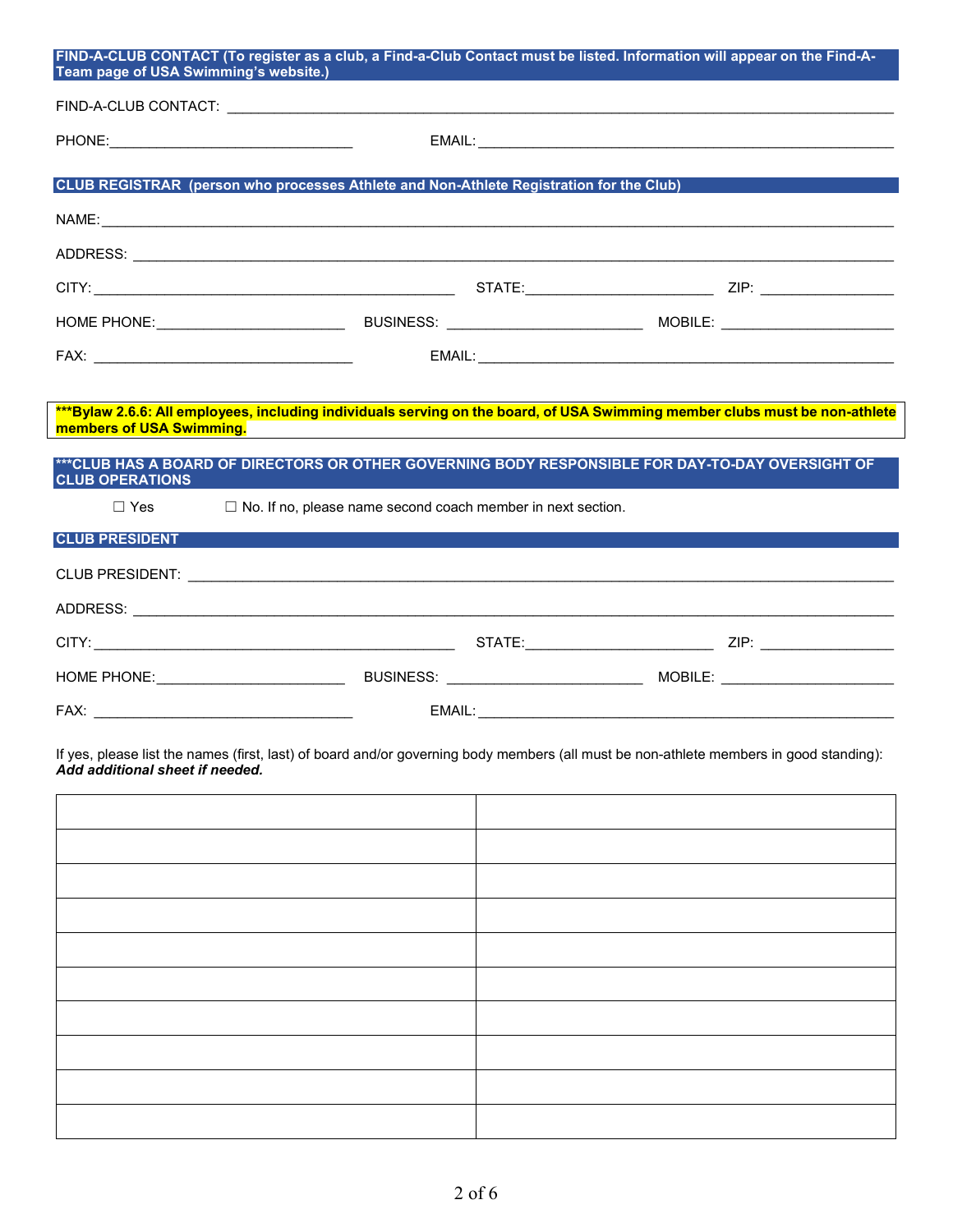| <b>SAFE SPORT COORDINATOR</b>                                                                                                                                                                                                                                                                  |                                               |  |
|------------------------------------------------------------------------------------------------------------------------------------------------------------------------------------------------------------------------------------------------------------------------------------------------|-----------------------------------------------|--|
|                                                                                                                                                                                                                                                                                                |                                               |  |
|                                                                                                                                                                                                                                                                                                |                                               |  |
|                                                                                                                                                                                                                                                                                                |                                               |  |
|                                                                                                                                                                                                                                                                                                |                                               |  |
|                                                                                                                                                                                                                                                                                                |                                               |  |
| Bylaw 2.6.12: All clubs must have either (i) at least one member coach plus a board of directors or other governing body; or<br>(ii) at least two member coaches to ensure that there are at least two adult authorities at each member club for<br>communication and accountability purposes. | <u> 1989 - Andrea Andrew Maria (h. 1989).</u> |  |
| <b>HEAD COACH</b>                                                                                                                                                                                                                                                                              |                                               |  |
| COACH: <u>University of the COACH: COACH: COACH: COACH: COACH: COACH: COACH: COACH: COACH: COACH: COACH: COACH: COACH: COACH: COACH: COACH: COACH: COACH: COACH: COACH: COACH: COACH: COACH: COACH: COACH: COACH: COACH: COACH: </u>                                                           |                                               |  |
|                                                                                                                                                                                                                                                                                                |                                               |  |
|                                                                                                                                                                                                                                                                                                |                                               |  |
|                                                                                                                                                                                                                                                                                                |                                               |  |
|                                                                                                                                                                                                                                                                                                |                                               |  |
| **NAME OF ADDITIONAL NON-ATHLETE COACH MEMBER                                                                                                                                                                                                                                                  |                                               |  |
| NAME OF SECOND COACH MEMBER NAME OF STATE SERVICE SERVICE SERVICE SERVICE SERVICE SERVICE SERVICE SERVICE SERVICE SERVICE SERVICE SERVICE SERVICE SERVICE SERVICE SERVICE SERVICE SERVICE SERVICE SERVICE SERVICE SERVICE SERV                                                                 |                                               |  |
|                                                                                                                                                                                                                                                                                                |                                               |  |

**Bylaw 2.6.6: All adult employees of USA Swimming member clubs must be non-athlete members of USA Swimming.**

**\*NAMES OF ADDITIONAL ADULT NON-COACHING CLUB STAFF:**

Please list the names (first, last) of all additional adult staff members (all must be non-athlete members in good standing): *Add additional sheet if needed.*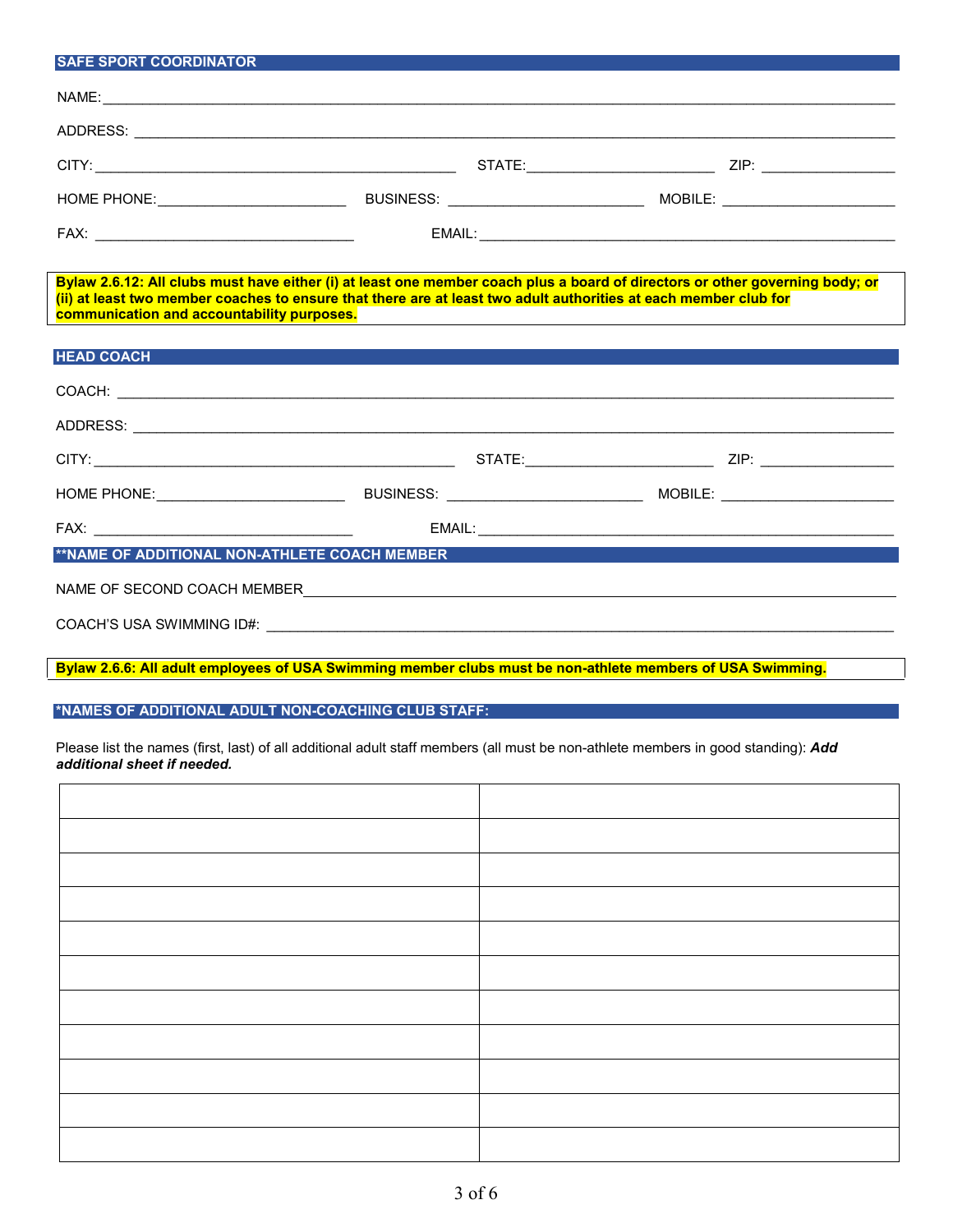#### **PRIMARY ORGANIZATIONAL AFFILIATION, WHO OWNS THE CLUB, CLUB TAX LISTING (To register as a club, a selection must be made for Primary Organizational Affiliation, Who Owns the Club and Club Tax Listing.)**

### CLUB'S FEDERAL TAX ID NUMBER:

#### CLUB TAX LISTING

(Please list the club's main tax listing and not the parent/booster organization's if it is a separate entity)

☐Does Not Apply

☐Sole Proprietor ☐501(c)(3) Non-Profit Corporation ☐Partnership ☐Other 501(c) Non-Profit ☐LLC ☐Other Non-Profit Corporation ☐Sub-S Corporation ☐Other For-Profit Corporation

☐ *Check if registered last year and there are no changes to the Primary Organizational Affiliation, Who Owns the Club and Club Tax Listing that were listed last year.*

# PRIMARY ORGANIZATIONAL AFFILIATION<br>(Please note the club's primary relationship/at

|                                     | (Please note the club's primary relationship/affiliation with any one of the following organizations. Choose one only.) |
|-------------------------------------|-------------------------------------------------------------------------------------------------------------------------|
| $\Box$ Not Applicable               | $\Box$ Private School                                                                                                   |
| $\Box$ Boys & Girls Club            | $\Box$ Public School/District                                                                                           |
| $\Box$ College/University           | □ Summer Club or Homeowner's Association                                                                                |
| $\Box$ Country Club                 | $\Box$ YMCA                                                                                                             |
| $\Box$ Health & Fitness Club        | $\Box$ YWCA                                                                                                             |
| $\Box$ Hospital                     | □ Jewish Community Center                                                                                               |
| $\Box$ Park & Recreation Department | $\Box$ Other (Please Specify:                                                                                           |
| WHO OWNS THE CLUB                   |                                                                                                                         |

☐ *Check here if club ownership has changed since prior registration.* ☐Not Applicable ☐Park & Recreation Department ☐Boys & Girls Club ☐Private School ☐Coach Owned ☐Public School/District ☐College/University ☐Summer Club or Homeowner's Association ☐Country Club ☐YMCA ☐Health & Fitness Club ☐YWCA ☐Hospital ☐Jewish Community Center □Other (Please Specify: <u>)</u>

### **NAME OF COACH OWNER**

WHO

### \*\*NAME OF COACH OWNER:

COACH'S USA SWIMMING ID#: \_\_\_\_\_\_\_\_\_\_\_\_\_\_\_\_\_\_\_\_\_\_\_\_\_\_\_\_\_\_\_\_\_\_\_\_\_\_\_\_\_\_\_\_\_\_\_\_\_\_\_\_\_\_\_\_\_\_\_\_\_\_\_\_\_\_\_\_\_\_\_\_\_\_\_\_\_\_\_\_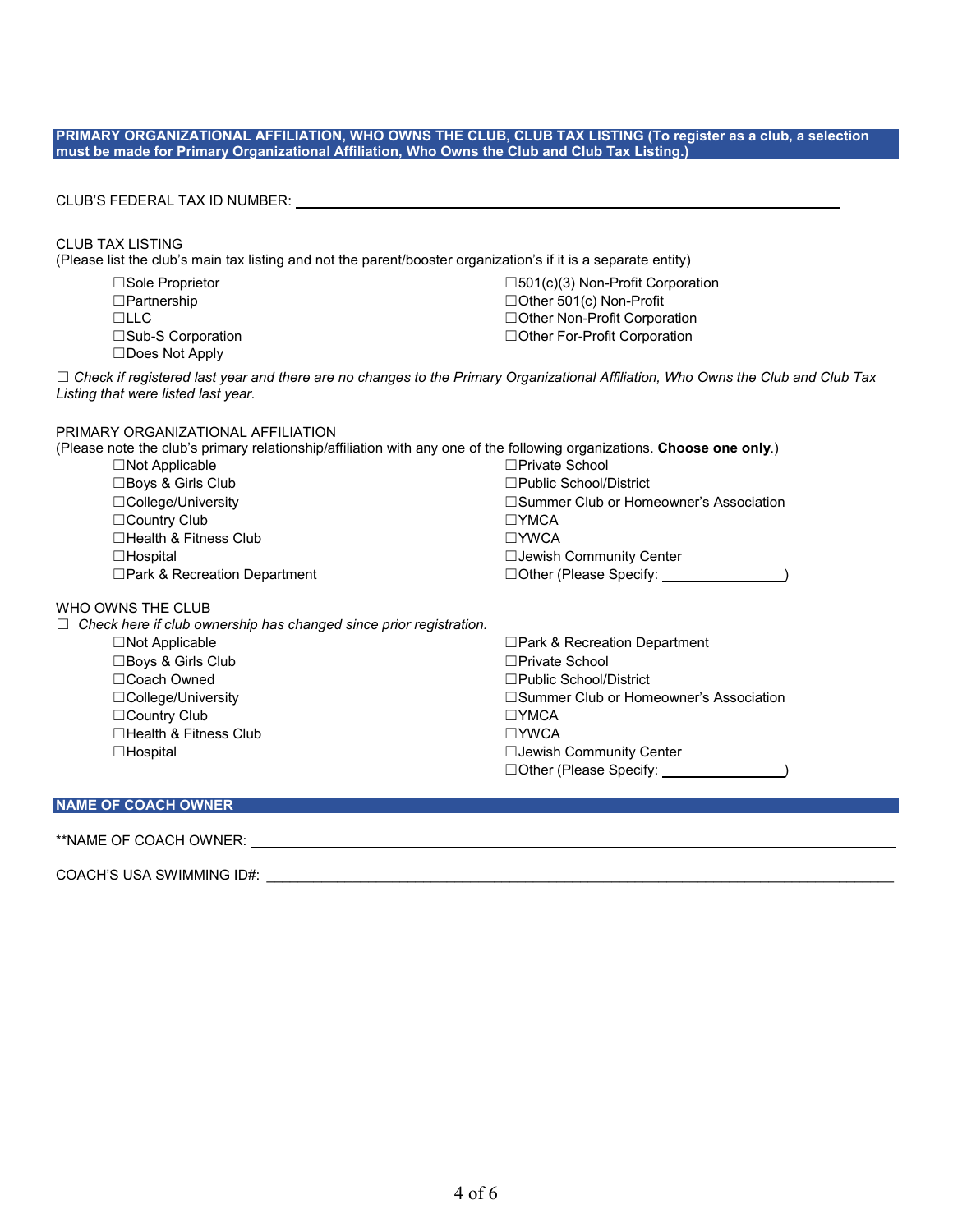**FACILITIES USED BY YOUR CLUB – LIST ALL FACILITIES (To register as a club, a facility must be listed. If additional space is needed to list facilities, use a separate sheet of paper and attach to the application.)**

☐ *Check if registered last year and there are no changes to the facilities that were listed last year.*

*If a facility is no longer in use by the club, list the facility name and the word "Delete" (example: Nathan Natatorium – Delete).*

| FACILITY NAME: The contract of the contract of the contract of the contract of the contract of the contract of the contract of the contract of the contract of the contract of the contract of the contract of the contract of |                                                                                                                                                                                                                                |                                                                                                                                                                                                                                    |
|--------------------------------------------------------------------------------------------------------------------------------------------------------------------------------------------------------------------------------|--------------------------------------------------------------------------------------------------------------------------------------------------------------------------------------------------------------------------------|------------------------------------------------------------------------------------------------------------------------------------------------------------------------------------------------------------------------------------|
|                                                                                                                                                                                                                                |                                                                                                                                                                                                                                |                                                                                                                                                                                                                                    |
|                                                                                                                                                                                                                                |                                                                                                                                                                                                                                |                                                                                                                                                                                                                                    |
| <b>POOLS AT THIS FACILITY:</b><br>Pool 1: Length: ______ □ Yards □ Meters<br># of Lanes: $\_\_$                                                                                                                                | Width: $\Box$ $\Box$ Yards $\Box$ Meters<br># of Lanes: ______                                                                                                                                                                 | $\Box$ Indoor $\Box$ Outdoor<br>$\Box$ L-shaped pool                                                                                                                                                                               |
| Pool 2: Length: □ Yards □ Meters<br># of Lanes: ______                                                                                                                                                                         | Width: $\Box$ $\Box$ Yards $\Box$ Meters<br># of Lanes: $\_\_$                                                                                                                                                                 | $\Box$ Indoor $\Box$ Outdoor<br>$\Box$ L-shaped pool                                                                                                                                                                               |
|                                                                                                                                                                                                                                |                                                                                                                                                                                                                                |                                                                                                                                                                                                                                    |
|                                                                                                                                                                                                                                |                                                                                                                                                                                                                                |                                                                                                                                                                                                                                    |
|                                                                                                                                                                                                                                |                                                                                                                                                                                                                                |                                                                                                                                                                                                                                    |
| POOLS AT THIS FACILITY:<br>Pool 1: Length: ______ □ Yards □ Meters<br># of Lanes: ______                                                                                                                                       | Width: $\Box$ Yards $\Box$ Meters<br># of Lanes: ______                                                                                                                                                                        | $\Box$ Indoor $\Box$ Outdoor<br>$\Box$ L-shaped pool                                                                                                                                                                               |
| Pool 2: Length: ______ □ Yards □ Meters<br># of Lanes: $\_\_$                                                                                                                                                                  | Width: $\Box$ Yards $\Box$ Meters<br># of Lanes: $\_\_$                                                                                                                                                                        | $\Box$ Indoor $\Box$ Outdoor<br>$\Box$ L-shaped pool                                                                                                                                                                               |
| <b>FACILITY NAME:</b>                                                                                                                                                                                                          |                                                                                                                                                                                                                                |                                                                                                                                                                                                                                    |
|                                                                                                                                                                                                                                |                                                                                                                                                                                                                                |                                                                                                                                                                                                                                    |
|                                                                                                                                                                                                                                |                                                                                                                                                                                                                                |                                                                                                                                                                                                                                    |
| POOLS AT THIS FACILITY:<br>Pool 1: Length: ______ □ Yards □ Meters<br># of Lanes: $\frac{1}{\sqrt{1-\frac{1}{2}}}\$                                                                                                            | Width: $\Box$ $\Box$ Yards $\Box$ Meters<br># of Lanes: ______                                                                                                                                                                 | $\Box$ Indoor $\Box$ Outdoor<br>$\Box$ L-shaped pool                                                                                                                                                                               |
| Pool 2: Length: □ Yards □ Meters<br># of Lanes: ______                                                                                                                                                                         | Width: □ Yards □ Meters<br># of Lanes: $\frac{\phantom{1}}{\phantom{1}}$                                                                                                                                                       | $\Box$ Indoor $\Box$ Outdoor<br>$\Box$ L-shaped pool                                                                                                                                                                               |
| <b>FACILITY NAME:</b>                                                                                                                                                                                                          |                                                                                                                                                                                                                                |                                                                                                                                                                                                                                    |
|                                                                                                                                                                                                                                |                                                                                                                                                                                                                                |                                                                                                                                                                                                                                    |
| CITY:                                                                                                                                                                                                                          | STATE: and the state of the state of the state of the state of the state of the state of the state of the state of the state of the state of the state of the state of the state of the state of the state of the state of the | <b>ZIP:</b> And the second contract of the second contract of the second contract of the second contract of the second contract of the second contract of the second contract of the second contract of the second contract of the |
| POOLS AT THIS FACILITY:<br>Pool 1: Length: □ Yards □ Meters<br># of Lanes: ______                                                                                                                                              | Width: $\Box$ $\Box$ Yards $\Box$ Meters<br># of Lanes: $\_\_$                                                                                                                                                                 | $\Box$ Indoor $\Box$ Outdoor<br>$\Box$ L-shaped pool                                                                                                                                                                               |
| Pool 2: Length: ______ □ Yards □ Meters<br># of Lanes: ______                                                                                                                                                                  | Width: $\Box$ Yards $\Box$ Meters<br># of Lanes: ______                                                                                                                                                                        | $\Box$ Indoor $\Box$ Outdoor<br>□ L-shaped pool                                                                                                                                                                                    |

*If any of the Club information changes, please notify the Pacific Swimming Registration Chair.*